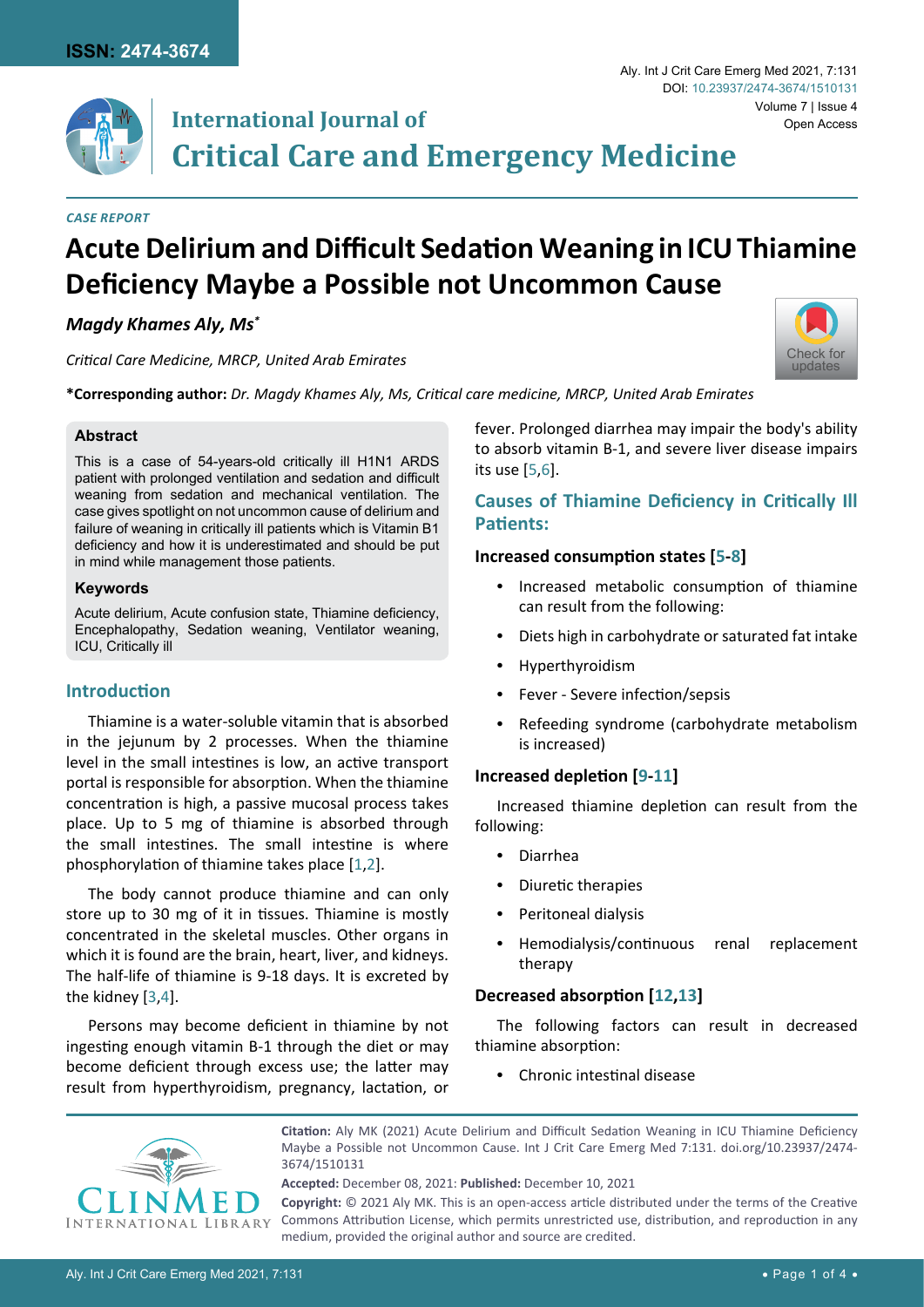- **•**  Alcoholism
- **•**  Malnutrition
- **•**  Gastric bypass surgery
- **•**  Malabsorption syndrome Celiac and tropical sprue
- **•**  Folate deficiency For example, in patients undergoing chemotherapy with high-dose methotrexate
- **•**  Drug-vitamin interaction can prevent intestinal absorption of thiamine causing deficiency

# **Lack of thiamine intake [[6](#page-2-1)[,7](#page-2-11),[12,](#page-2-5)[13](#page-2-6)]**

The following diet-related factors can also cause reduced thiamine intake:

- **•**  Alcoholic state
- **•**  Starvation state
- **•**  Gastric bypass surgery Due to limited caloric intake during postsurgical repair (approximately 600-900 kcal/day)
- **•**  Parental nutrition without adequate thiamine supplementation

**Delirium** is a common manifestation of acute brain dysfunction in critically ill patients that is associated with poor short-term outcomes and may result in adverse sequelae years after ICU discharge. The strategies described for the prevention, diagnosis, and treatment of ICU delirium is subjects of multiple ongoing investigations. Every ICU clinician should be aware of these strategies, institute routine monitoring for delirium in the ICU, seek to reduce the impact of risk factors for delirium when possible, and use treatment options when necessary [[14](#page-2-12)[-16\]](#page-2-13).

**Thiamine deficiency** maybe the cause in many situations in critically ill patients causing delirium and sedation dependent and difficult weaning from sedation and mechanical ventilation. Other medical conditions such as stroke, drug overdose, other encephalopathy, and infections such as meningitis could mimic WE. These disorders should be thoroughly evaluated, particularly in patients at low risk for WE [[17](#page-2-14)].

Conversely, WE can be precipitated in high-risk patients such as those with critical illness or sepsis due to **increased metabolic demand** causing relative thiamine deficiency. In patients with cancer, absolute thiamine deficiency can occur because of malabsorption, malnutrition, or vomiting, triggering WE [[18](#page-3-0)-[21](#page-3-1)].

In this case report we can find how thiamine supplementation helped the patient to wean from sedation and MV and improves the delirium state.

# **Case Report**

A 54-year-old male patient admitted to the ICU on

21/01/2020 with the history begun over the previous 10 days by fever, nausea, vomiting and dry cough, initially admitted to HDU on 18/01/2020 by SOB, dry cough requiring NC 2 L/minute which gave him SATO2 of 95- 96% but the patient progressively deteriorating over the following 2 days with increasing respiratory distress, desaturation, increasing  $O<sub>2</sub>$  requirements upgraded to NR mask with high flow and then NIV, XR Chest showed bilateral patchy lung fields with obliteration of cardiopulmonary angle, ABG with mild hypoxia and respiratory alkalosis. However, the patient continued deterioration on 21/01/2020 morning Patient SATO<sub>2</sub> decreased to 80% with severe tachypnea so intubation and Mechanical Ventilation started. Bronchoscopy done on 21/01/2020 and BAL sample has been PCR tested confirmed H1N1 ARDS lung pneumonia. Patient has been put on sedation including **Midazolam, Fentanyl, Propofol** and paralytic agent was add also to control ventilation with high  $FIO<sub>2</sub>$  requirement and PEEP, Tazocin, Tamflu, Levofloxacin have been given and Meropenem and Linezolid add later in ICU day 8.

ICU day 12 patient maintaining  $SATO<sub>2</sub>$  94-95% on SIMV PC 14 PEEP 14 FIO<sub>2</sub> 50%.

On 31/01/2020 patient requiring more sedation to synchronize with MV so sedation increased to Fentanyl 150 mcg, midazolam 5 mg, Precedex 1 mcg/kg/hr and Propofol 100 mg.

On 01/02/2020 Fentanyl decreased to 80mcg, midazolam decreased to 4 mg, propofol off, Precedex remain the same, Seroquel 25 mg TID added.

From 01/02 to 10/02 patient improved as regard ARDS on PEEP 7, FIO<sub>2</sub> 40% but still deeply sedated and showed failure of weaning from sedation, patient became distressed, tachycardiaic, desaturation after one hour from just decreasing the sedation or making sedation vacation.

Seroquel dose increased to 50 mg TID and Clonidine added to help for weaning from sedation but unfortunately could not wean from sedation at all with **hyperactive delirium**.

From 11/02 to 29/02 tracheostomy was done but the patient showed failure from weaning from sedation with suffering from hyperactive delirium and agitation.

On 02/03/2020 LP was done as recommendation from neurologist to diagnose the cause for agitation with provisional diagnosis of post viral encephalopathy or viral encephalitis but the analysis returned normal.

ICU team decided to give Thiamine 100 mg daily for 3 days as a provisional diagnosis of **Wernicke's encephalopathy**, the patient showed dramatic improvement after 2 doses as regard the weaning from sedation and successfully weaned off from sedation and also from MV completely and became stable on T-piece.

Patient then discharged from the ICU to the medical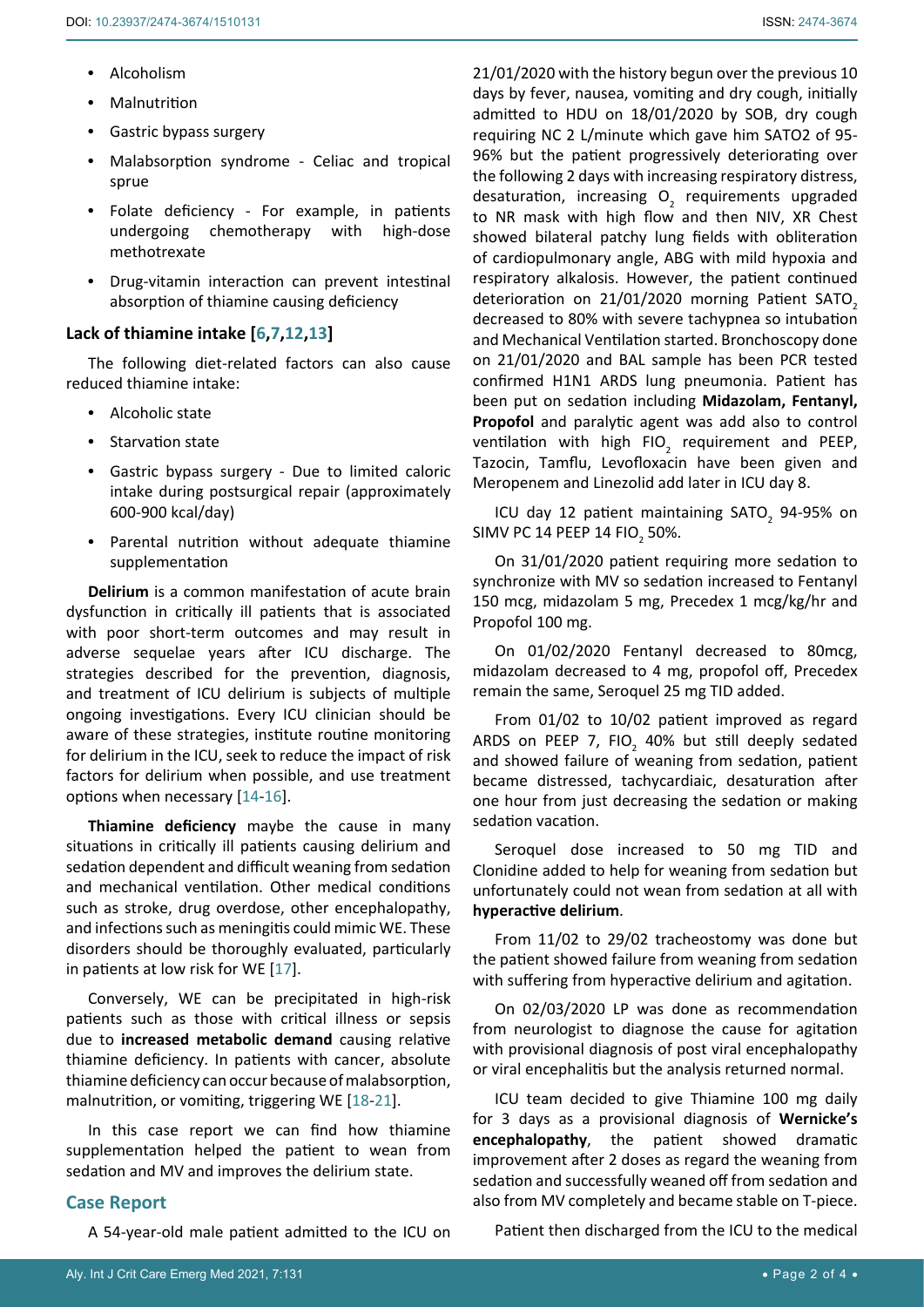ward after 10 days after tracheostomy decannulation on only NC 2 L/minute.

## **Discussion**

It is obvious from this case that the frequently faced problem of ICU delirium can be caused by **thiamine deficiency** which in turn frequently underestimated.

ICU delirium frequently happened in critically ill patients for many etiologies like sedative-related delirium, Postanesthesia delirium, critical illness delirium caused by hypoxia, sepsis, drug induced.

Assessment of delirium in ICU is very important to decrease the morbidity and mortality and to decrease ICU stay time. Many tools of assessment used to diagnose delirium Confusion Assessment Method for the ICU (CAM-ICU), Intensive Care Delirium Screening Checklist (ICDSC), Richmond Agitation-Sedation Scale (RASS) [[22](#page-3-2)[-31](#page-3-3)].

## **Treatment**

The Best Treatment of Delirium is Prevention; Early Mobilization is the Most Important Measure.

**The ABCDEF bundle** refers to A for Assess, Prevent, and Manage Pain: prevention of agitation and delirium by adjusting the type and dose of analgesic drugs based on the assessment of patients' pain levels; B for Both Spontaneous Awakening Trials and Spontaneous Breathing Trials: daily interruption of sedative and analgesic infusions until the patient is awake and can follow instructions, or until the patient feels uncomfortable or agitated, and it is believed that the sedation therapy should be restarted; C for Choice of Analgesia and Sedation: light sedation does not mean inadequate sedation, deep sedation does not mean excessive sedation, sedation assessment means assessment of agitation and sedation, goal-directed sedation and analgesia based on sedation can reduce the severity and duration of delirium, and prevent delirium; D for Delirium: Assess, Prevent, and Manage: Daily delirium assessment and constant monitoring of delirium when RASS scores fluctuate is an important measure for the management of delirium; E for Early Mobility and Exercise; and F for Family Engagement and Empowerment: Both E and F can promote the recovery of patients and prevent delirium and shorten its duration [[32](#page-3-4)[-37](#page-3-5)].

In our case ABCDEF bundle used but the patient persistently delirious, with dependence on sedatives with very difficult weaning from sedations and MV.

So we thought about Wernicke's encephalopathy and Thiamine deficiency specially the patient received loop diuretics during his stay in the ICU which is one of the causes of deficiency as mentioned before.

## **Conclusion**

-Thiamine deficiency in critically ill patient is not

uncommon.

-Thiamine deficiency should be considered as one of the causes of ICU delirium.

-Thiamine should be given empirically in ICU patient, it can help.

#### **References**

- <span id="page-2-7"></span>1. [Wiley KD, Gupta M \(2020\) Vitamin B1 Thiamine Deficiency](https://www.ncbi.nlm.nih.gov/books/NBK537204/)  [\(Beriberi\). StatPearls.](https://www.ncbi.nlm.nih.gov/books/NBK537204/)
- <span id="page-2-8"></span>2. [Wooley JA \(2008\) Characteristics of thiamin and its](https://pubmed.ncbi.nlm.nih.gov/18849553/)  [relevance to the management of heart failure. Nutr Clin](https://pubmed.ncbi.nlm.nih.gov/18849553/)  [Pract 23: 487-493.](https://pubmed.ncbi.nlm.nih.gov/18849553/)
- <span id="page-2-9"></span>3. Isselbacher KJ, Braunwald E, Wilson JD (1994) Harrison's principles of internal medicine. (13<sup>th</sup> edn), McGraw-Hill, New York, NY, 474-475.
- <span id="page-2-10"></span>4. McCormick DB, Shils ME, Young VR (1988) Modern nutrition in health and disease. Lea and Febiger, 355-361.
- <span id="page-2-0"></span>5. [Masumoto K, Esumi G, Teshiba R, Nagata K, Nakatsuji](https://pubmed.ncbi.nlm.nih.gov/19342609/)  [T, et al. \(2009\) Need for thiamine in peripheral parenteral](https://pubmed.ncbi.nlm.nih.gov/19342609/)  [nutrition after abdominal surgery in children. JPEN J](https://pubmed.ncbi.nlm.nih.gov/19342609/)  [Parenter Enteral Nutr 33: 417-422.](https://pubmed.ncbi.nlm.nih.gov/19342609/)
- <span id="page-2-1"></span>6. [Matrana MR, Davis WE \(2009\) Vitamin deficiency after](https://pubmed.ncbi.nlm.nih.gov/19738526/)  [gastric bypass surgery: A review. South Med J 102: 1025-](https://pubmed.ncbi.nlm.nih.gov/19738526/) [1031.](https://pubmed.ncbi.nlm.nih.gov/19738526/)
- <span id="page-2-11"></span>7. Ahmed A, Daida Y, Novotny R (2011) PS2-02: Micronutrient Deficiencies After Bariatric Surgery: Does Ethnicity Matter?. Clin Med Res 9: 165.
- <span id="page-2-2"></span>8. [Francini-Pesenti F, Brocadello F, Manara R, Santelli](https://pubmed.ncbi.nlm.nih.gov/18929463/)  [L, Laroni A, et al. \(2009\) Wernicke's syndrome during](https://pubmed.ncbi.nlm.nih.gov/18929463/)  [parenteral feeding: Not an unusual complication. Nutrition](https://pubmed.ncbi.nlm.nih.gov/18929463/)  [25: 142-146.](https://pubmed.ncbi.nlm.nih.gov/18929463/)
- <span id="page-2-3"></span>9. [Al-Attas OS, Al-Daghri NM, Alfadda A, Abd Al-Rahman](https://pubmed.ncbi.nlm.nih.gov/22107884/)  [SH, Sabico S \(2011\) Blood thiamine and derivatives as](https://pubmed.ncbi.nlm.nih.gov/22107884/)  [measured by high-performance liquid chromatography:](https://pubmed.ncbi.nlm.nih.gov/22107884/)  [Levels and associations in DM patients with varying degrees](https://pubmed.ncbi.nlm.nih.gov/22107884/)  [of microalbuminuria. J Endocrinol Invest 35: 951-956.](https://pubmed.ncbi.nlm.nih.gov/22107884/)
- 10. [Wiesen P, Van Overmeire L, Delanaye P, Dubois B, Preiser](https://pubmed.ncbi.nlm.nih.gov/21378251/)  [JC \(2011\) Nutrition disorders during acute renal failure and](https://pubmed.ncbi.nlm.nih.gov/21378251/)  [renal replacement therapy. J Parenter Enteral Nutr 35: 217-](https://pubmed.ncbi.nlm.nih.gov/21378251/) [222.](https://pubmed.ncbi.nlm.nih.gov/21378251/)
- <span id="page-2-4"></span>11. [Sica DA \(2007\) Loop diuretic therapy, thiamine balance,](https://pubmed.ncbi.nlm.nih.gov/17673878/)  [and heart failure. Congest Heart Fail 13: 244-247.](https://pubmed.ncbi.nlm.nih.gov/17673878/)
- <span id="page-2-5"></span>12. Braverman LE, Utiger RD (1996) Werner and Ingbar's the thyroid: A fundamental and clinical text.  $(7<sup>th</sup>$  edn), Lippincott Williams & Wilkins, Baltimore, Md, 694, 864.
- <span id="page-2-6"></span>13. [Sriram K, Manzanares W, Joseph K \(2012\) Thiamine in](https://pubmed.ncbi.nlm.nih.gov/22223666/)  [nutrition therapy. Nutr Clin Pract 27: 41-50.](https://pubmed.ncbi.nlm.nih.gov/22223666/)
- <span id="page-2-12"></span>14. [Ely EW, Gautam S, Margolin R, Francis J, May L, et al.](https://pubmed.ncbi.nlm.nih.gov/11797025/)  [\(2001\) The impact of delirium in the intensive care unit on](https://pubmed.ncbi.nlm.nih.gov/11797025/)  [hospital length of stay. Intensive Care Med 27: 1892-1900.](https://pubmed.ncbi.nlm.nih.gov/11797025/)
- 15. [Ely EW, Shintani A, Truman B, Speroff T, Gordon SM, et al.](https://pubmed.ncbi.nlm.nih.gov/15082703/)  [\(2004\) Delirium as a predictor of mortality in mechanically](https://pubmed.ncbi.nlm.nih.gov/15082703/)  [ventilated patients in the intensive care unit. JAMA 291:](https://pubmed.ncbi.nlm.nih.gov/15082703/)  [1753-1762.](https://pubmed.ncbi.nlm.nih.gov/15082703/)
- <span id="page-2-13"></span>16. [Jackson JC, Gordon SM, Hart RP, Hopkins RO, Ely EW](https://pubmed.ncbi.nlm.nih.gov/15264710/)  [\(2004\) The association between delirium and cognitive](https://pubmed.ncbi.nlm.nih.gov/15264710/)  [decline: a review of the empirical literature. Neuropsychol](https://pubmed.ncbi.nlm.nih.gov/15264710/)  [Rev 14: 87-98.](https://pubmed.ncbi.nlm.nih.gov/15264710/)
- <span id="page-2-14"></span>17. [Donnino MW, Vega J, Miller J, Walsh M \(2007\) Myths and](https://www.sciencedirect.com/science/article/abs/pii/S0196064407002077)